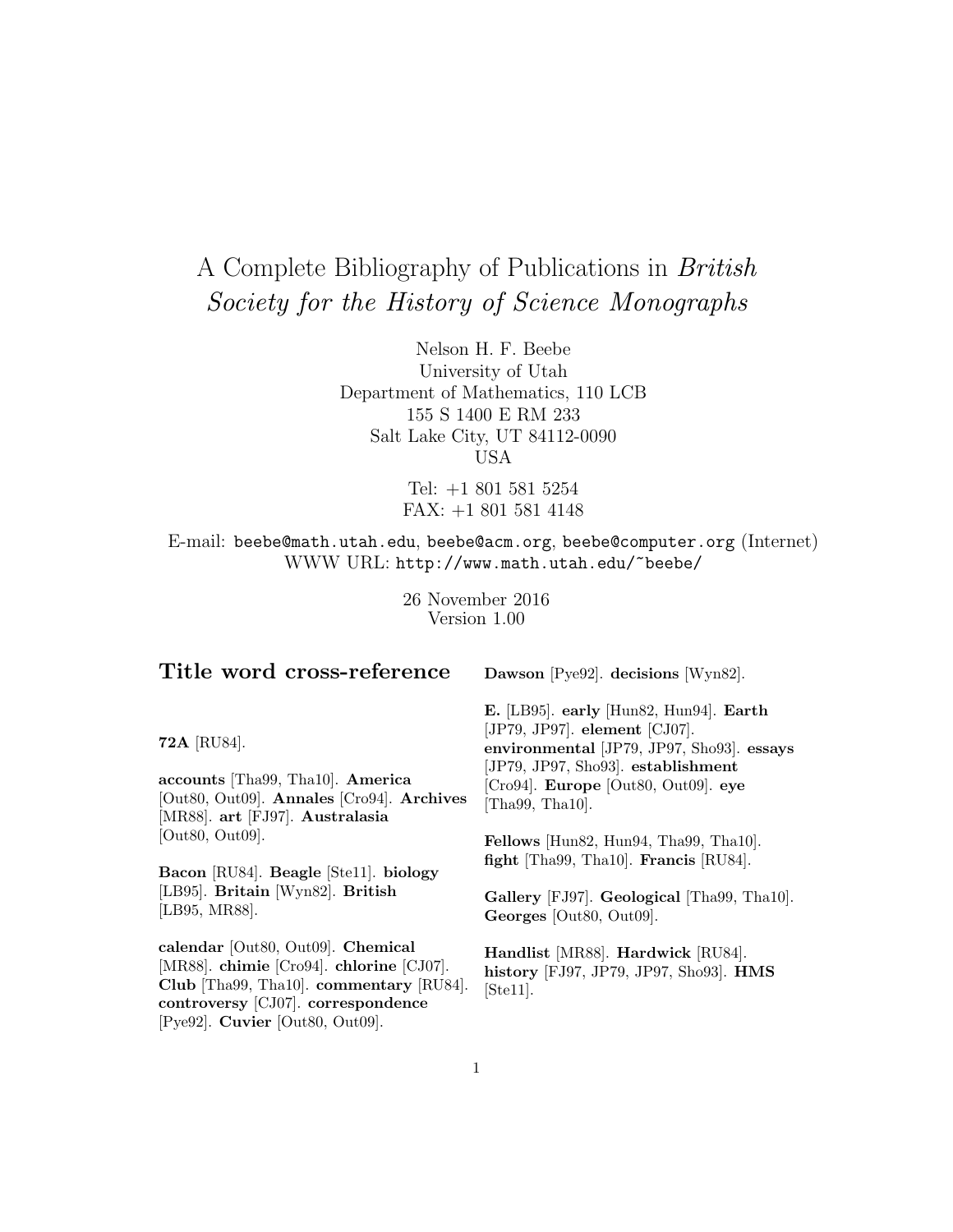**illustrate** [FJ97]. **Images** [JP79, JP97]. **Index** [Pye92]. **Industry** [MR88]. **Inquiry** [Wyn82]. **institution** [Hun82, Hun94].

**John** [Pye92].

**Lankester** [LB95]. **Lavoisier** [Cro94]. **letters** [Out80, Out09]. **life** [CJ07]. **London** [Tha99, Tha10]. **loss** [Ste11].

**making** [LB95]. **manuscript** [RU84, Out80, Out09]. **materials** [Out80, Out09]. **McCormick** [Ste11]. **medicine** [CJ07]. **meetings** [Tha99, Tha10]. **modern** [LB95]. **morphology** [Hun82, Hun94].

**National** [FJ97]. **Natural** [RU84]. **nature** [Sho93]. **no** [Ste11]. **nuclear** [Wyn82].

**philosophy** [RU84]. **preserved** [Out80, Out09]. **printed** [Out80, Out09].

**Rationality** [Wyn82]. **Ray** [LB95]. **ritual** [Wyn82]. **Robert** [Ste11]. **Royal** [Hun82, Hun94].

**Science** [FJ97, Sho93, CJ07, Cro94]. **sciences** [JP79, JP97, Sho93]. **scientific** [Hun82, Hun94, Pye92]. **see** [Tha99, Tha10]. **shadow** [Cro94]. **Society** [Tha99, Tha10, Hun82, Hun94]. **source** [RU84]. **States** [Out80, Out09]. **summary** [Out80, Out09].

**technology** [CJ07, FJ97]. **transcription** [RU84]. **translation** [RU84].

**United** [Out80, Out09].

**voyage** [Ste11].

**war** [CJ07]. **William** [Pye92]. **Windscale** [Wyn82]. **witness** [Tha99, Tha10]. **works** [FJ97].

# **References**

# **Chang:2007:ECL**

[CJ07] Hasok Chang and Catherine Jackson. An element of controversy: the life of chlorine in science, medicine, technology and war, volume 13 of BSHS monographs. British Society for the History of Science, London, UK, 2007. ISBN 0-906450-01-2 (paperback),  $0-906450-15-2$ . ix  $+407$ pp. LCCN QD181 .C5 E44 2007. URL http://books.google.com/ books?id=1tTaAAAAMAAJ; http: //catalog.hathitrust.org/api/ volumes/oclc/188588619.html.

#### **Crosland:1994:SLA**

[Cro94] Maurice (Maurice Pierre) Crosland. In the shadow of Lavoisier: the Annales de chimie and the establishment of a new science, volume 9 of BSHS monographs / British Society for the History of Science. British Society for the History of Science, Chalfont St Giles, Bucks, UK, 1994. ISBN 0-906450-10-1. xii + 354 pp. LCCN QD18.F8 C76 1994. URL http://books.google.com/books? id=Z9TaAAAAMAAJ; http:// catalog.hathitrust.org/api/ volumes/oclc/31887829.html.

#### **Field:1997:SAW**

[FJ97] J. V. Field and Frank A. J. L. James. Science in art: works in the National Gallery that illustrate the history of science and technology, volume 11 of BSHS monographs. British Society for the History of Science, Stanford in the Vale, Faringdon, UK, 1997.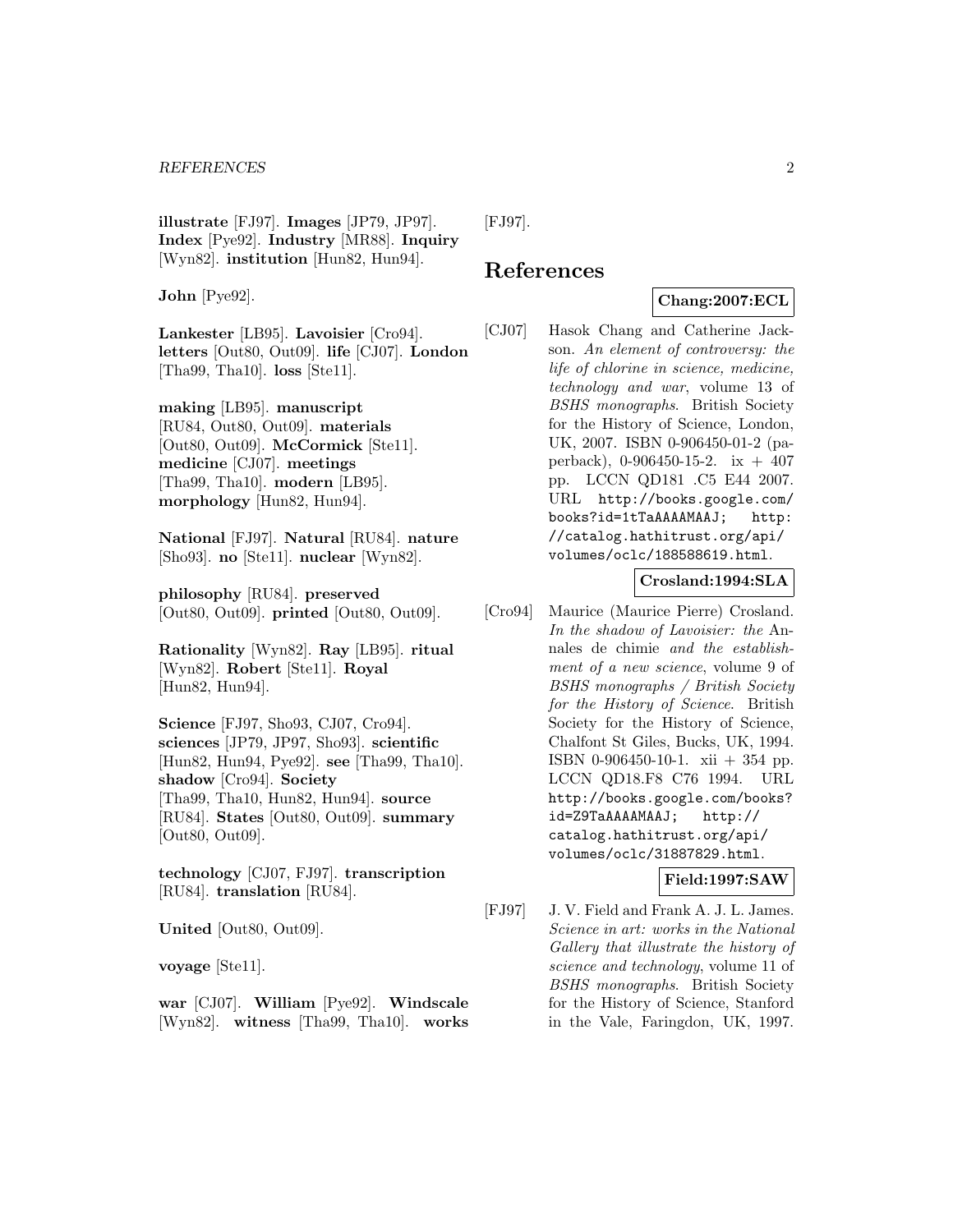ISBN 0-906450-13-6. 110 pp. LCCN ND1460.S34 N38 1997.

#### **Hunter:1982:RSF**

[Hun82] Michael Cyril William Hunter. The Royal Society and its Fellows, 1660– 1700: the morphology of an early scientific institution, volume 4 of BSHS monographs. British Society for the History of Science, Chalfont St Giles, Bucks, UK, 1982. ISBN 0-906450-03- 9. 270 pp. LCCN Q41.L85 H95 1982.

## **Hunter:1994:RSF**

[Hun94] Michael (Michael Cyril William) Hunter. The Royal Society and its Fellows 1660–1700: the morphology of an early scientific institution, volume 4 of BSHS monographs. British Society for the History of Science, Chalfont St Giles, Bucks, UK, second edition, 1994. ISBN 0-906450- 09-8 (paperback). ix + 291 pp. LCCN Q41.L85 H95 1994.

#### **Jordanova:1979:IEE**

[JP79] Ludmilla J. Jordanova and Roy Porter, editors. Images of the Earth: essays in the history of the environmental sciences, volume 1. British Society for the History of Science, Chalfont St Giles, Bucks, UK, 1979. ISBN 0-906450-00-4. LCCN QE6 .I48. Proceedings of a conference held at New Hall, Cambridge, April 1977 on new perspectives in the history of geology.

#### **Jordanova:1997:IEE**

[JP97] Ludmilla J. Jordanova and Roy Porter, editors. Images of the Earth: essays in the history of the environmental sciences, volume 1 of BSHS monographs. British Society for the History of Science, Chalfont St Giles, Bucks, UK, 1997. ISBN 0-906450-12- 8. LCCN QE6 .I48 1997. Proceedings of a conference entitled "New Perspectives in the History of Geology" held at New Hall, Cambridge, April 1977.

## **Lester:1995:RLM**

[LB95] Joseph Lester and Peter J. Bowler. E. Ray Lankester and the making of modern British biology, volume 10 of BSHS monographs. British Society for the History of Science, Chalfont St Giles, Bucks, UK, 1995. ISBN 0-906450-11-X (paperback). 220 pp. LCCN QH31.L3 L478 1995. Volume incorrectly numbered 9.

## **Morris:1988:ABC**

[MR88] Peter J. T. Morris and Colin A. Russell. Archives of the British Chemical Industry, 1750–1914: A Handlist, volume 6 of BSHS monographs. British Society for the History of Science, Chalfont St Giles, Bucks, UK, 1988. ISBN 0-09-064500-6-3. 273 pp. LCCN ???? John Graham Smith, editor.

#### **Outram:1980:LGC**

[Out80] Dorinda Outram, editor. The letters of Georges Cuvier: a summary calendar of manuscript and printed materials preserved in Europe, the United States of America, and Australasia, volume 2 of BSHS monographs. British Society for the History of Science, Chalfont St Giles, Bucks, UK, 1980. ISBN 0-906450-05- 5 (paperback).  $3 + 102$  pp. LCCN Z6616.C95 O97 Q125.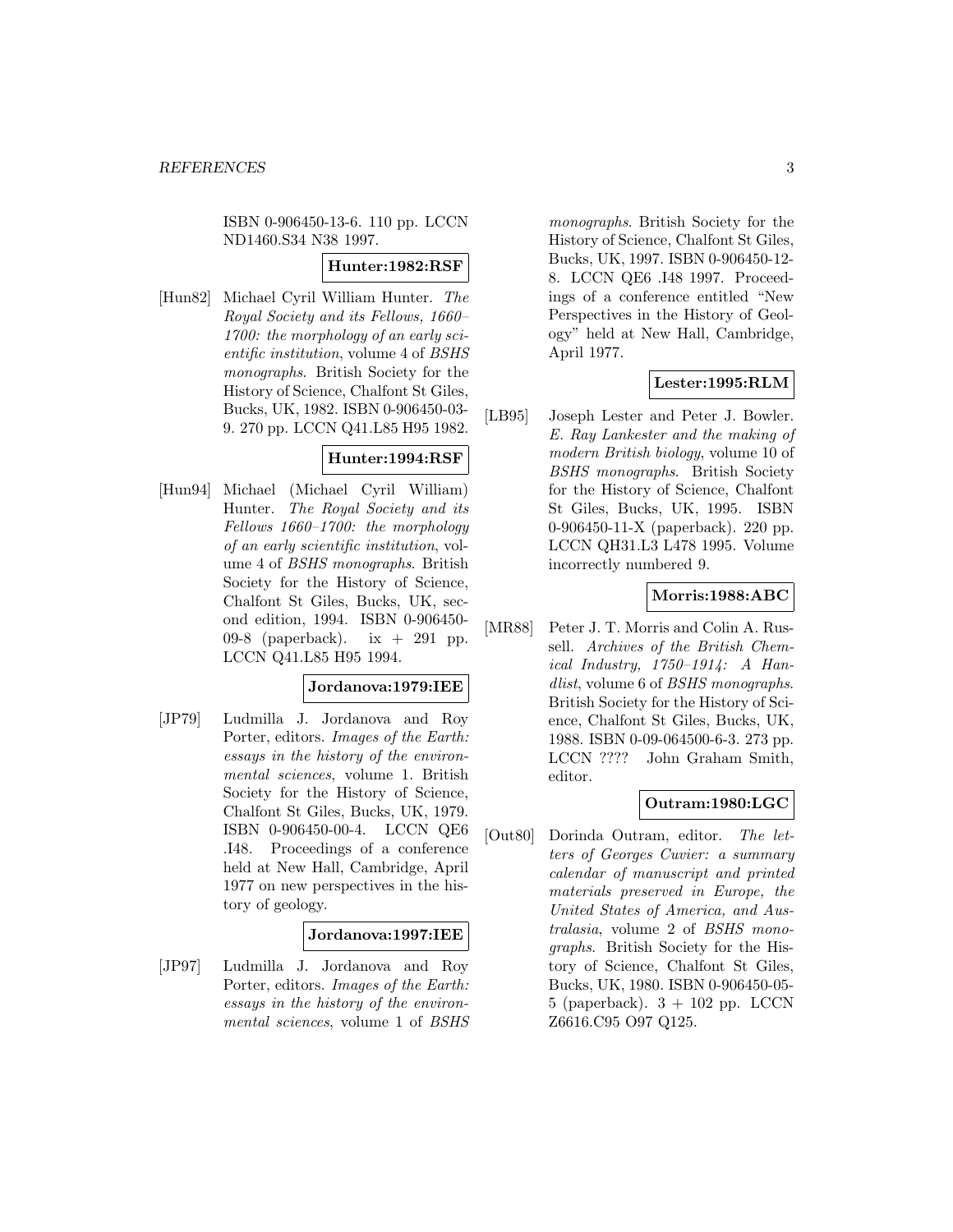#### **Outram:2009:LGC**

[Out09] Dorinda Outram, editor. The letters of Georges Cuvier: a summary calendar of manuscript and printed materials preserved in Europe, the United States of America and Australasia, volume 2 of BSHS monographs. British Society for the History of Science, Chalfont St Giles, Bucks, UK, 2009. ISBN 0-906450- 16-0 (paperback). 102 pp. LCCN ????

#### **Pyenson:1992:ISC**

[Pye92] Susan Sheets Pyenson. Index to the scientific correspondence of John William Dawson, volume 7 of BSHS monographs. British Society for the History of Science, Chalfont St Giles, Bucks, UK, 1992. ISBN 0-906450-07- 1. viii + 275 pp. LCCN Q143.D25 I53 1992.

#### **Bacon:1984:FBN**

[RU84] Graham Rees and Christopher Upton, editors. Francis Bacon's Natural philosophy: a new source: a transcription of manuscript Hardwick 72A, with translation and commentary, volume 5 of BSHS monographs. British Society for the History of Science, Chalfont St Giles, Bucks, UK, 1984. ISBN 0-906450- 04-7. 197 + 2 pp. LCCN B1198 .R4 1984. URL http://books.google. com/books?id=fCfXAAAAMAAJ; http://catalog.hathitrust.org/ api/volumes/oclc/14932617. html.

#### **Shortland:1993:SNE**

[Sho93] Michael Shortland, editor. Science and nature: essays in the history

of the environmental sciences, volume 8. British Society for the History of Science, Chalfont St Giles, Bucks, UK, 1993. ISBN 0-906450- 08-X (paperback). viii  $+291$  pp. LCCN GF13 .S33 1993. URL http: //books.google.com/books?id=u\_ J-AAAAMAAJ; http://catalog. hathitrust.org/api/volumes/ oclc/28748717.html.

## **Steel:2011:NLR**

[Ste11] Emily Steel. He is no loss: Robert McCormick and the voyage of HMS Beagle, volume 14 of BSHS monographs. British Society for the History of Science, London, UK, 2011. ISBN 0-906450-18-7 (paperback). x + 63 pp. LCCN QH31.M33 S74 2011.

#### **Thackray:1999:SFF**

[Tha99] John C. (John Christopher) Thackray, editor. To see the Fellows fight: eye witness accounts of meetings of the Geological Society of London and its Club, 1822–1868, volume 12 of BSHS monographs. British Society for the History of Science, Stanford in the Vale, Faringdon, UK, 1999. ISBN 0-906450-14-4 (paperback). xviii  $+244$  pp. LCCN ????

#### **Thackray:2010:SFF**

[Tha10] John C. (John Christopher) Thackray, editor. To see the Fellows fight: eye witness accounts of meetings of the Geological Society of London and its Club, 1822–1868, volume 12 of BSHS monographs. British Society for the History of Science, London, UK, 2010. ISBN 0-906450-17-9 (paperback). xviii + 243 pp. LCCN ????